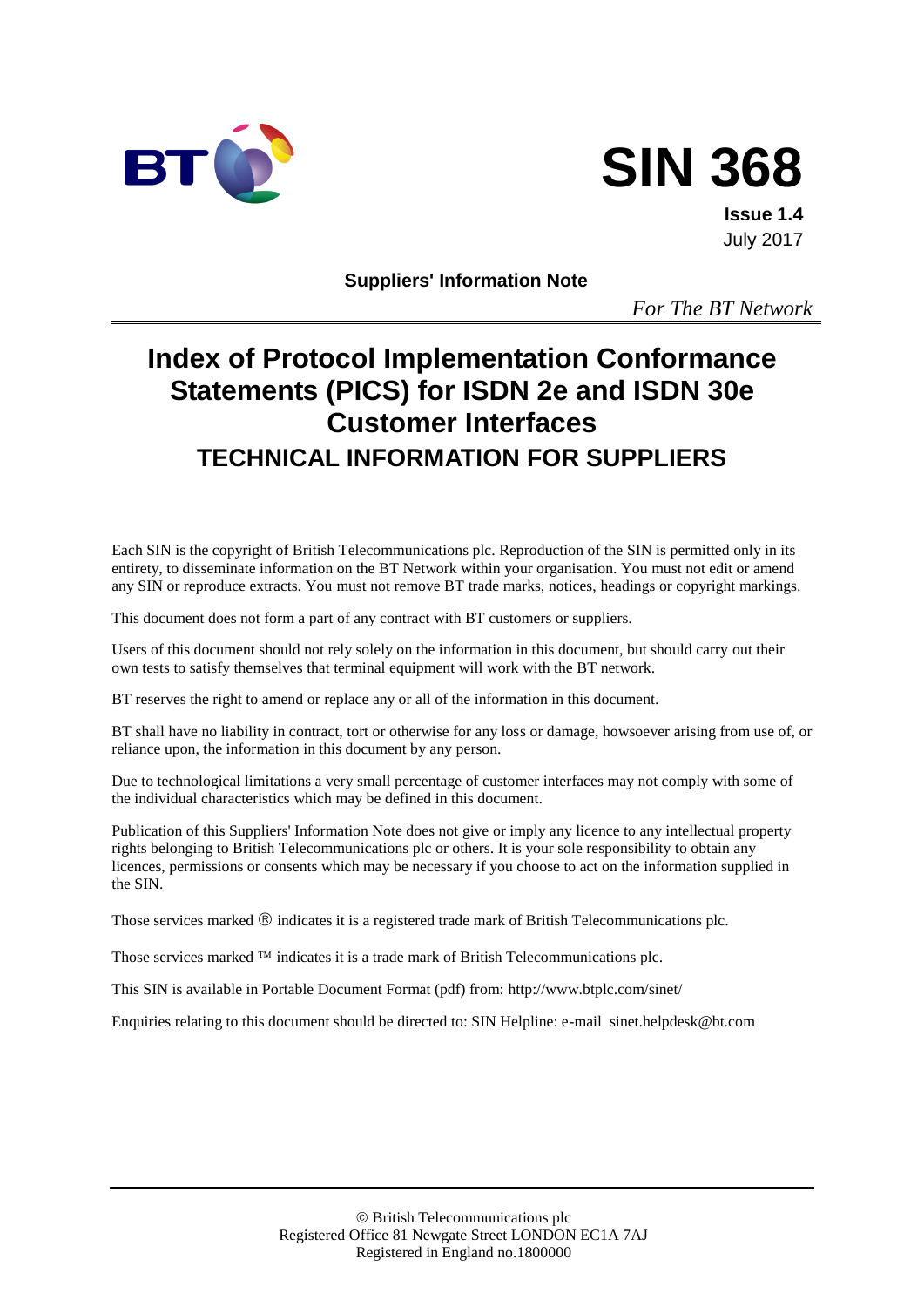## **1. Introduction**

As stated in SIN 261, the BT ISDN 2e and ISDN 30e services are implemented in conformance with the relevant ETSI standards. The ETSI standards for the ISDN user-network interface include PICS (Protocol Implementation Conformance Statements). PICS are a formal method of defining an implementation against a given standard. Together with SIN 261, these PICS are published to enable Terminal Equipment providers to design equipment suitable for use to BT ISDN 2e and ISDN 30e services. This document presents an Index for the PICS documentation for the user-network interfaces to the BT ISDN 2e and ISDN 30e services.

There are currently three SINs in the series:-

- 1 This present SIN Index
- 2 ISDN 2e & ISDN 30e Basic Call Control & Basic Services SIN 369
- 3 ISDN 2e and ISDN 30e Digital Calling Features SIN 370

Note: SIN 369 and SIN 370 are comprised of a number of Parts containing the PICS.

#### **2. SIN Index to ISDN PICS**

The following SINs containing the Protocol Implementation Conformance Statements (PICS) for the BT ISDN 2e and ISDN 30e user-network interfaces are currently available.

Note: These documents should be read in conjunction with SIN 261 which provides a detailed technical description of the BT ISDN 2e and ISDN 30e services.

| <b>PICS</b>                                        | ISDN2e                  | ISDN30e      | <b>Standard</b>           | SIN No.         |
|----------------------------------------------------|-------------------------|--------------|---------------------------|-----------------|
| <b>BASIC CALL CONTROL &amp; BASIC SERVICES</b>     |                         |              |                           |                 |
| Basic Access - Layer 1                             | $\checkmark$            |              | ETS 300 012               | <b>SIN369-B</b> |
| Primary Rate Access - Layer 1                      |                         | $\checkmark$ | ETS 300 011               | <b>SIN369-C</b> |
| Basic Access - Layer 2                             | $\checkmark$            |              | ETS 300 402               | <b>SIN369-D</b> |
| Primary Rate Access - Layer 2                      |                         | $\checkmark$ | ETS 300 402               | <b>SIN369-E</b> |
| Basic Access - Layer 3 - S/T Reference point       | $\checkmark$            |              | ETS 300 403               | <b>SIN369-F</b> |
| Point-to-multipoint configuration                  |                         |              |                           |                 |
| Basic Access - Layer 3 - T Reference point         | ✓                       |              | ETS 300 403               | <b>SIN369-G</b> |
| Point-to-point configuration                       |                         |              |                           |                 |
| Primary Rate Access - Layer 3 - T Reference point  |                         | $\checkmark$ | ETS 300 403               | <b>SIN369-H</b> |
| Telephony 7 kHz and Videotelephony Teleservices    | $\checkmark$            | $\checkmark$ | ETS 300 267               | Note 1          |
| <b>DIGITAL SELECT SERVICES</b>                     |                         |              |                           | <b>SIN370-A</b> |
| Call Diversion Services (CD, CFB, CFNR, CFU)       | $\checkmark$            | $\checkmark$ | ETS 300 207               | <b>SIN370-B</b> |
| Call Waiting                                       | $\checkmark$            |              | ETS 300 058               | <b>SIN370-C</b> |
| Calling Line Identification Presentation (CLIP)    | $\checkmark$            | $\checkmark$ | ETS 300 092               | <b>SIN370-D</b> |
| Calling Line Identification Restriction (CLIR)     | $\checkmark$            | $\checkmark$ | ETS 300 093               | <b>SIN370-E</b> |
| Connected Line Identification Presentation (COLP)  | $\checkmark$            | $\checkmark$ | ETS 300 097               | <b>SIN370-F</b> |
| Connected Line Identification Restriction (COLR)   | $\checkmark$            | $\checkmark$ | ETS 300 098               | <b>SIN370-G</b> |
| Direct Dialling In (DDI)                           | $\checkmark$            | $\checkmark$ | ETS 300 064               | <b>SIN370-H</b> |
| Call Hold (HOLD)                                   | $\checkmark$            |              | ETS 300 141               | <b>SIN370-I</b> |
| Incoming Call Barring (ICB-F) - Network Controlled | $\checkmark$            | $\checkmark$ | No DSS1 protocol required |                 |
| Malicious Call Identification (MCID)               | $\checkmark$            | $\checkmark$ | ETS 300 130               | <b>SIN370-J</b> |
| Multiple Subscriber Number (MSN)                   | $\checkmark$            |              | ETS 300 052               | <b>SIN370-K</b> |
| Outgoing Call Barring (OCB-F) - Network Controlled | $\checkmark$            | $\sqrt{}$    | No DSS1 protocol required |                 |
| Presentation Number (PN)                           | $\checkmark$            | $\checkmark$ | DSS1 protocol is as for   |                 |
|                                                    |                         |              | CLIP and COLP             |                 |
| Subaddressing (SUB)                                | $\checkmark$            | $\checkmark$ | ETS 300 061               | <b>SIN370-L</b> |
| Terminal Portability (TP)                          | $\checkmark$            |              | ETS 300 055               | <b>SIN370-M</b> |
| Trunk/Line Hunting                                 | $\overline{\checkmark}$ | $\checkmark$ | No DSS1 protocol required |                 |